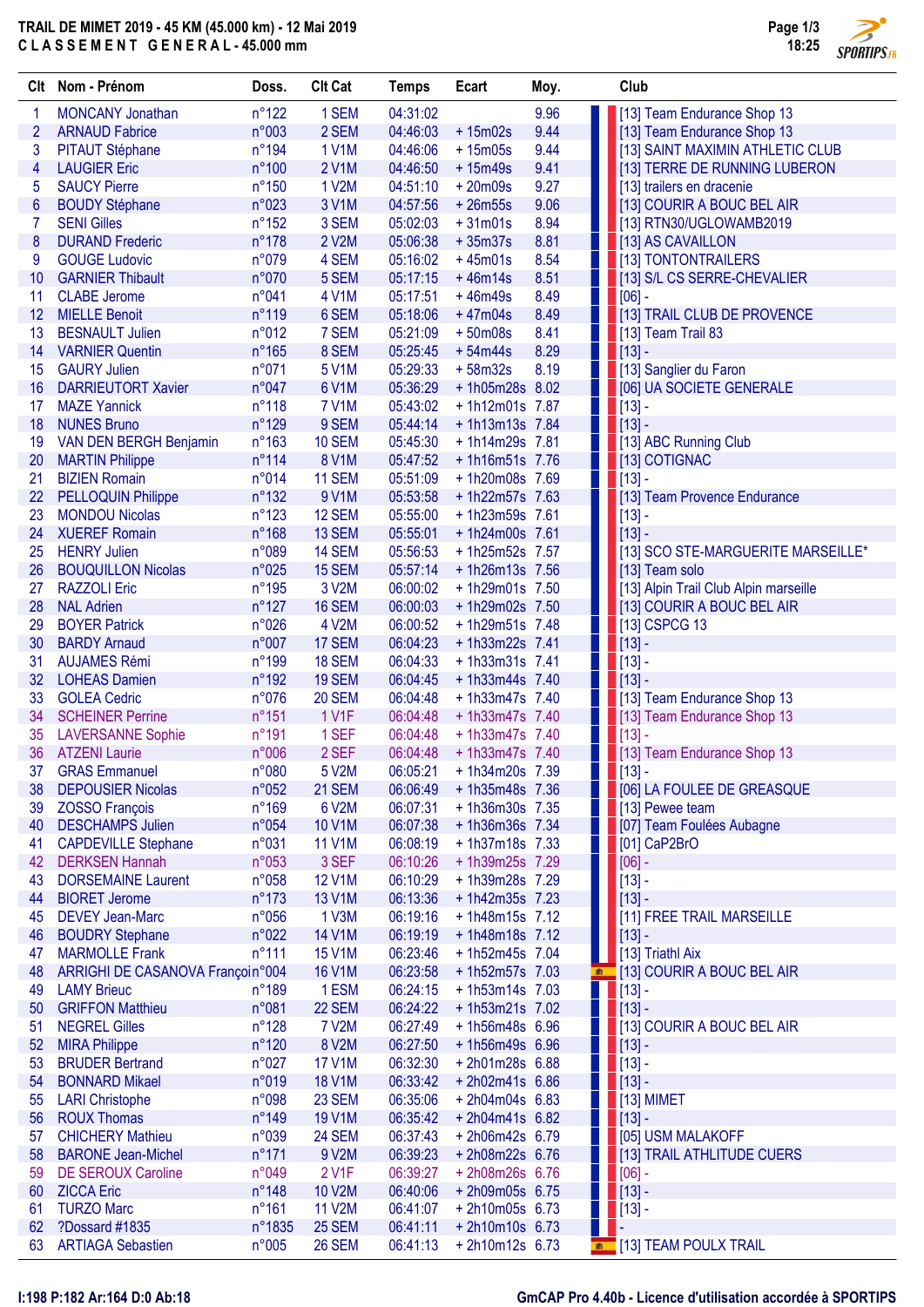## TRAIL DE MIMET 2019 - 45 KM (45.000 km) - 12 Mai 2019 C L A S S E M E N T G E N E R A L - 45.000 mm



つ

|                  | Clt Nom - Prénom            | Doss.           | <b>Clt Cat</b>     | <b>Temps</b> | Ecart             | Moy. | Club                                                                                                                                                                                                                                                                                                                         |                                              |
|------------------|-----------------------------|-----------------|--------------------|--------------|-------------------|------|------------------------------------------------------------------------------------------------------------------------------------------------------------------------------------------------------------------------------------------------------------------------------------------------------------------------------|----------------------------------------------|
| 64               | <b>MERCIER Quentin</b>      | $n^{\circ}$ 193 | 27 SEM             | 06:41:16     | +2h10m15s 6.73    |      | $\blacksquare$ [13] -                                                                                                                                                                                                                                                                                                        |                                              |
| 65               | <b>DROITCOURT Thomas</b>    | n°059           | <b>28 SEM</b>      | 06:41:29     | +2h10m28s 6.73    |      |                                                                                                                                                                                                                                                                                                                              | [13] LA FOULEE DE GREASQUE                   |
| 66               | <b>GESLIN Nicolas</b>       | n°074           | 20 V1M             | 06:41:40     | +2h10m39s 6.72    |      | $\blacksquare$ [13] -                                                                                                                                                                                                                                                                                                        |                                              |
| 67               | <b>HIVERT Joévin</b>        | n°091           | 29 SEM             | 06:42:30     | +2h11m29s 6.71    |      | $        $ [13] -                                                                                                                                                                                                                                                                                                            |                                              |
| 68               | <b>ANDREO</b> Isabelle      | n°002           | 3 V1F              | 06:44:03     | +2h13m02s 6.68    |      |                                                                                                                                                                                                                                                                                                                              | <b>1</b> [02] TEAM POULX TRAIL               |
| 69               | <b>WIEDUWILD Elisabeth</b>  | $n^{\circ}167$  | 4 SEF              | 06:45:18     | $+ 2h14m17s$ 6.66 |      |                                                                                                                                                                                                                                                                                                                              | 1 [13] MUST/SCO Marseille                    |
| 70               | <b>SOULIE Didier</b>        | n°196           | <b>12 V2M</b>      | 06:46:07     | +2h15m06s 6.65    |      | $\blacksquare$ [13] -                                                                                                                                                                                                                                                                                                        |                                              |
| 71               | <b>MANQUEST Simon</b>       | $n^{\circ}110$  | <b>30 SEM</b>      | 06:46:48     | $+2h15m47s$ 6.64  |      |                                                                                                                                                                                                                                                                                                                              | 1 [13] FREE TRAIL MARSEILLE                  |
| 72               | <b>DECHAUX Hervé</b>        | n°051           | 31 SEM             | 06:47:54     | $+ 2h16m53s 6.62$ |      |                                                                                                                                                                                                                                                                                                                              | <b>1   1061 MARTIGUES SPORTS ATHLE</b>       |
| 73               | <b>INCERTI Thierry</b>      | $n^{\circ}186$  | 21 V1M             | 06:48:06     | $+ 2h17m05s$ 6.62 |      |                                                                                                                                                                                                                                                                                                                              | [13] Roq Trail Attitude Team Foulees         |
|                  | <b>BLATTMANN Brice</b>      | n°016           | 22 V1M             | 06:51:11     | +2h20m10s 6.57    |      |                                                                                                                                                                                                                                                                                                                              |                                              |
| 74               |                             | n°038           | 2 V3M              | 06:53:05     | +2h22m04s 6.54    |      | $\blacksquare$ [13] -                                                                                                                                                                                                                                                                                                        |                                              |
| 75               | <b>CHEVROTON Pascal</b>     |                 |                    |              |                   |      | $\blacksquare$ [04] -                                                                                                                                                                                                                                                                                                        |                                              |
| 76               | <b>KANGOUD Andy</b>         | n°095           | 32 SEM             | 06:53:30     | +2h22m29s 6.53    |      |                                                                                                                                                                                                                                                                                                                              | [13] Team Cookie                             |
| 77               | LE JEUNE David              | $n^{\circ}$ 198 | 33 SEM             | 06:54:19     | +2h23m18s 6.52    |      | $\blacksquare$ [13] -                                                                                                                                                                                                                                                                                                        |                                              |
| 78               | <b>DUTHOO Jean Louis</b>    | n°062           | 23 V1M             | 06:54:42     | +2h23m41s 6.51    |      |                                                                                                                                                                                                                                                                                                                              | <b>1 [13] Courir a fuveau</b>                |
| 79               | <b>MARTIN Pierre</b>        | $n^{\circ}112$  | 13 V2M             | 06:55:41     | $+ 2h24m40s$ 6.50 |      | $\blacksquare$ [13] -                                                                                                                                                                                                                                                                                                        |                                              |
| 80               | <b>DIAZ Frédéric</b>        | n°057           | 24 V1M             | 06:55:54     | +2h24m52s 6.49    |      |                                                                                                                                                                                                                                                                                                                              | <b>THE 131 SCO STE-MARGUERITE MARSEILLE*</b> |
| 81               | <b>TOQUART Aurelie</b>      | n°029           | 5 SEF              | 06:56:05     | +2h25m04s 6.49    |      |                                                                                                                                                                                                                                                                                                                              |                                              |
| 82               | <b>SURIA Laetitia</b>       | $n^{\circ}157$  | 6 SEF              | 06:56:37     | +2h25m36s 6.48    |      | $\blacksquare$ [13] -                                                                                                                                                                                                                                                                                                        |                                              |
| 83               | <b>MADACI Dominique</b>     | $n^{\circ}109$  | 25 V1M             | 06:57:02     | +2h26m01s 6.47    |      |                                                                                                                                                                                                                                                                                                                              | [13] SAINT MAXIMIN ATHLETIC CLUB             |
| 84               | <b>MABRUT Dominique</b>     | $n^{\circ}107$  | 14 V2M             | 06:58:22     | $+ 2h27m21s$ 6.45 |      |                                                                                                                                                                                                                                                                                                                              | <b>1 [13] USAM TOULON</b>                    |
| 85               | <b>SOYER Miguel</b>         | $n^{\circ}156$  | <b>15 V2M</b>      | 07:00:35     | + 2h29m33s 6.42   |      | $\blacksquare$ [13] -                                                                                                                                                                                                                                                                                                        |                                              |
| 86               | <b>DE WARREN William</b>    | n°050           | 26 V1M             | 07:01:19     | +2h30m18s 6.41    |      | $ 06] -$                                                                                                                                                                                                                                                                                                                     |                                              |
| 87               | <b>RENARD Ludovic</b>       | $n^{\circ}$ 144 | 27 V1M             | 07:01:31     | +2h30m30s 6.41    |      |                                                                                                                                                                                                                                                                                                                              | [13] CROSS TRAINER 13                        |
| 88               | <b>LIABERT Christine</b>    | $n^{\circ}102$  | 1 V <sub>2</sub> F | 07:01:31     | +2h30m30s 6.41    |      | $    $ [13] -                                                                                                                                                                                                                                                                                                                |                                              |
| 89               | <b>HADROUGA Fatima</b>      | n°087           | 2 V <sub>2</sub> F | 07:04:07     | +2h33m06s 6.37    |      | $\blacksquare$ [13] -                                                                                                                                                                                                                                                                                                        |                                              |
| 90               | <b>COCHINI Sandra</b>       | $n^{\circ}175$  | 3 V <sub>2</sub> F | 07:04:07     | +2h33m06s 6.37    |      |                                                                                                                                                                                                                                                                                                                              | 13] LA FOULEE DE GREASQUE                    |
| 91               | <b>KERDILES Yann</b>        | n°096           | 34 SEM             | 07:05:00     | +2h33m59s 6.35    |      |                                                                                                                                                                                                                                                                                                                              | [13] S/L MARSEILLE UNITED SPORT POUR TOUS -  |
| 92               | <b>LAMARRE Florian</b>      | n°097           | 35 SEM             | 07:05:04     | $+ 2h34m03s$ 6.35 |      |                                                                                                                                                                                                                                                                                                                              | [13] TEAM LOU FLOC                           |
| 93               | <b>BOINOT Agnes</b>         | n°018           | 4 V1F              | 07:05:22     | +2h34m21s 6.35    |      | $\blacksquare$ [13] -                                                                                                                                                                                                                                                                                                        |                                              |
| 94               | <b>PERSANO Giulio</b>       | $n^{\circ}133$  | 28 V1M             | 07:05:32     | $+ 2h34m31s$ 6.35 |      | $\blacksquare$ [13] -                                                                                                                                                                                                                                                                                                        |                                              |
| 95               | <b>CHAPUS Olivier</b>       | n°035           | <b>16 V2M</b>      | 07:05:45     | $+ 2h34m44s$ 6.34 |      | $\begin{bmatrix} 1 & 0 & 0 & 0 \\ 0 & 0 & 0 & 0 \\ 0 & 0 & 0 & 0 \\ 0 & 0 & 0 & 0 \\ 0 & 0 & 0 & 0 \\ 0 & 0 & 0 & 0 \\ 0 & 0 & 0 & 0 \\ 0 & 0 & 0 & 0 & 0 \\ 0 & 0 & 0 & 0 & 0 \\ 0 & 0 & 0 & 0 & 0 \\ 0 & 0 & 0 & 0 & 0 \\ 0 & 0 & 0 & 0 & 0 & 0 \\ 0 & 0 & 0 & 0 & 0 & 0 \\ 0 & 0 & 0 & 0 & 0 & 0 \\ 0 & 0 & 0 & 0 & 0 & $ |                                              |
| 96               | DAVOUST Jean                | n°048           | 29 V1M             | 07:07:20     | +2h36m19s 6.32    |      |                                                                                                                                                                                                                                                                                                                              | <b>THE 1061 FREE TRAIL MARSEILLE</b>         |
|                  |                             |                 |                    |              | +2h37m00s 6.31    |      |                                                                                                                                                                                                                                                                                                                              |                                              |
| 97               | <b>COLMOU Ronan</b>         | n°043           | 30 V1M             | 07:08:01     |                   |      |                                                                                                                                                                                                                                                                                                                              | <b>1   1061 Courir a fuveau</b>              |
| 98               | <b>TONETTI Antoine</b>      | n°158           | <b>17 V2M</b>      | 07:10:04     | +2h39m03s 6.28    |      |                                                                                                                                                                                                                                                                                                                              | 13] COURIR A BOUC BEL AIR                    |
| 99               | <b>LANCIEN Hervé</b>        | n°190           | <b>18 V2M</b>      | 07:13:35     | $+ 2h42m34s$ 6.23 |      | $\blacksquare$ [13] -                                                                                                                                                                                                                                                                                                        |                                              |
| 100              | <b>BIANCO Nicolas</b>       | $n^{\circ}172$  | 31 V1M             | 07:14:41     | +2h43m40s 6.21    |      | $\blacksquare$ [13] -                                                                                                                                                                                                                                                                                                        |                                              |
| 101              | <b>HARSTRICH Steven</b>     | n°184           | <b>36 SEM</b>      | 07:15:18     | +2h44m16s 6.20    |      |                                                                                                                                                                                                                                                                                                                              | [13] USC Septemes Team Bouffon               |
|                  | 102 GIRARDIN Romain         | n°075           | 37 SEM             | 07:16:02     | $+ 2h45m01s$ 6.19 |      | $\blacksquare$ [13] -                                                                                                                                                                                                                                                                                                        |                                              |
| 103 <sub>1</sub> | <b>COGONI Bastien</b>       | n°042           | <b>38 SEM</b>      | 07:18:56     | $+ 2h47m55s$ 6.15 |      | $ 06] -$                                                                                                                                                                                                                                                                                                                     |                                              |
|                  | 104 JAUME Katia             | n°188           | 4 V <sub>2</sub> F | 07:22:39     | $+2h51m38s$ 6.10  |      |                                                                                                                                                                                                                                                                                                                              | 13] TRAIL ATHLITUDE CUERS                    |
| 105              | <b>GRIMALDI Jean-Michel</b> | n°082           | 19 V2M             | 07:22:43     | $+2h51m42s$ 6.10  |      |                                                                                                                                                                                                                                                                                                                              | $\blacksquare$ [13] Xray team                |
| 106 <sup>°</sup> | <b>JAUME Didier</b>         | $n^{\circ}187$  | 32 V1M             | 07:23:20     | +2h52m19s 6.09    |      |                                                                                                                                                                                                                                                                                                                              | [13] TRAIL ATHLITUDE CUERS                   |
| 107              | <b>CHAILLAN Fabrice</b>     | n°034           | 33 V1M             | 07:25:33     | $+2h54m32s$ 6.06  |      | $\blacksquare$ [04] -                                                                                                                                                                                                                                                                                                        |                                              |
| 108              | <b>BIALLET Sandrick</b>     | n°013           | <b>39 SEM</b>      | 07:25:40     | + 2h54m39s 6.06   |      |                                                                                                                                                                                                                                                                                                                              | [13] Ninoutrail                              |
| 109              | <b>PETER Franck</b>         | $n^{\circ}134$  | 34 V1M             | 07:25:46     | $+2h54m45s$ 6.06  |      |                                                                                                                                                                                                                                                                                                                              |                                              |
| 110 <sup>°</sup> | <b>GOMEZ FLORES Elmer</b>   | n°077           | 35 V1M             | 07:25:54     | + 2h54m53s 6.06   |      |                                                                                                                                                                                                                                                                                                                              | [13] el rapido del pérou                     |
| 111              | <b>SEVERIN Kevin</b>        | $n^{\circ}155$  | 40 SEM             | 07:26:01     | +2h55m00s 6.05    |      | $\blacksquare$ [13] -                                                                                                                                                                                                                                                                                                        |                                              |
|                  | 112 BONNEAU Olivier         | n°020           | 41 SEM             | 07:26:22     | $+2h55m21s$ 6.05  |      |                                                                                                                                                                                                                                                                                                                              | [13] Sur les traces d el rapido del Pérou    |
| 113              | <b>GUELAFF Michael</b>      | $n^{\circ}183$  | 36 V1M             | 07:26:54     | +2h55m52s 6.04    |      | $\blacksquare$ [13] -                                                                                                                                                                                                                                                                                                        |                                              |
|                  | 114 PREVOT Sebastien        | $n^{\circ}136$  | 37 V1M             | 07:28:07     | +2h57m06s 6.03    |      | $\blacksquare$ [13] -                                                                                                                                                                                                                                                                                                        |                                              |
| 115              | <b>QUANTIN Stephane</b>     | $n^{\circ}137$  | 38 V1M             | 07:28:35     | + 2h57m33s 6.02   |      |                                                                                                                                                                                                                                                                                                                              | [13] Team foulées Aubagne                    |
|                  | 116 DROMENQ Laurent         | n°060           | 20 V2M             | 07:30:10     | +2h59m09s 6.00    |      | $\blacksquare$ [13] -                                                                                                                                                                                                                                                                                                        |                                              |
| 117              | <b>RASPAIL Sylvie</b>       | $n^{\circ}$ 140 | 5 V1F              | 07:31:32     | +3h00m31s 5.98    |      |                                                                                                                                                                                                                                                                                                                              | <b>1 [13] CAP BOLLENE</b>                    |
|                  | 118 MAYON Marc              | $n^{\circ}117$  | 42 SEM             | 07:31:43     | +3h00m41s 5.98    |      |                                                                                                                                                                                                                                                                                                                              |                                              |
| 119              | <b>HÉDON</b> Etienne        | $n^{\circ}185$  | 43 SEM             | 07:32:56     | $+3h01m55s$ 5.96  |      |                                                                                                                                                                                                                                                                                                                              |                                              |
|                  |                             |                 |                    |              |                   |      | $\blacksquare$ [13] -                                                                                                                                                                                                                                                                                                        |                                              |
| 120              | <b>RICHARD Fabien</b>       | $n^{\circ}145$  | 44 SEM             | 07:33:14     | +3h02m13s 5.96    |      |                                                                                                                                                                                                                                                                                                                              | [13] SAINT MAXIMIN ATHLETIC CLUB             |
| 121              | <b>NAEL Christophe</b>      | $n^{\circ}126$  | 39 V1M             | 07:34:15     | $+3h03m14s$ 5.94  |      |                                                                                                                                                                                                                                                                                                                              |                                              |
|                  | 122 ROBIN Dominique         | $n^{\circ}$ 146 | 21 V2M             | 07:34:58     | $+3h03m56s$ 5.93  |      | $\blacksquare$ [13] -                                                                                                                                                                                                                                                                                                        |                                              |
| 123              | <b>CAVILLON Marine</b>      | n°200           | 7 SEF              | 07:36:38     | +3h05m37s 5.91    |      |                                                                                                                                                                                                                                                                                                                              |                                              |
|                  | 124 GUITER Julien           | n°086           | 45 SEM             | 07:36:52     | $+3h05m51s$ 5.91  |      |                                                                                                                                                                                                                                                                                                                              | [13] Marseille Provence Production           |
| 125              | <b>GIBERTI Aurelien</b>     | $n^{\circ}182$  | 46 SEM             | 07:37:20     | +3h06m19s 5.90    |      |                                                                                                                                                                                                                                                                                                                              | <b>TEST 13   FILANCI</b>                     |
|                  | 126 TOUGERON Laurent        | $n^{\circ}159$  | 22 V2M             | 07:38:53     | $+3h07m52s$ 5.88  |      | $\blacksquare$ [13] -                                                                                                                                                                                                                                                                                                        |                                              |